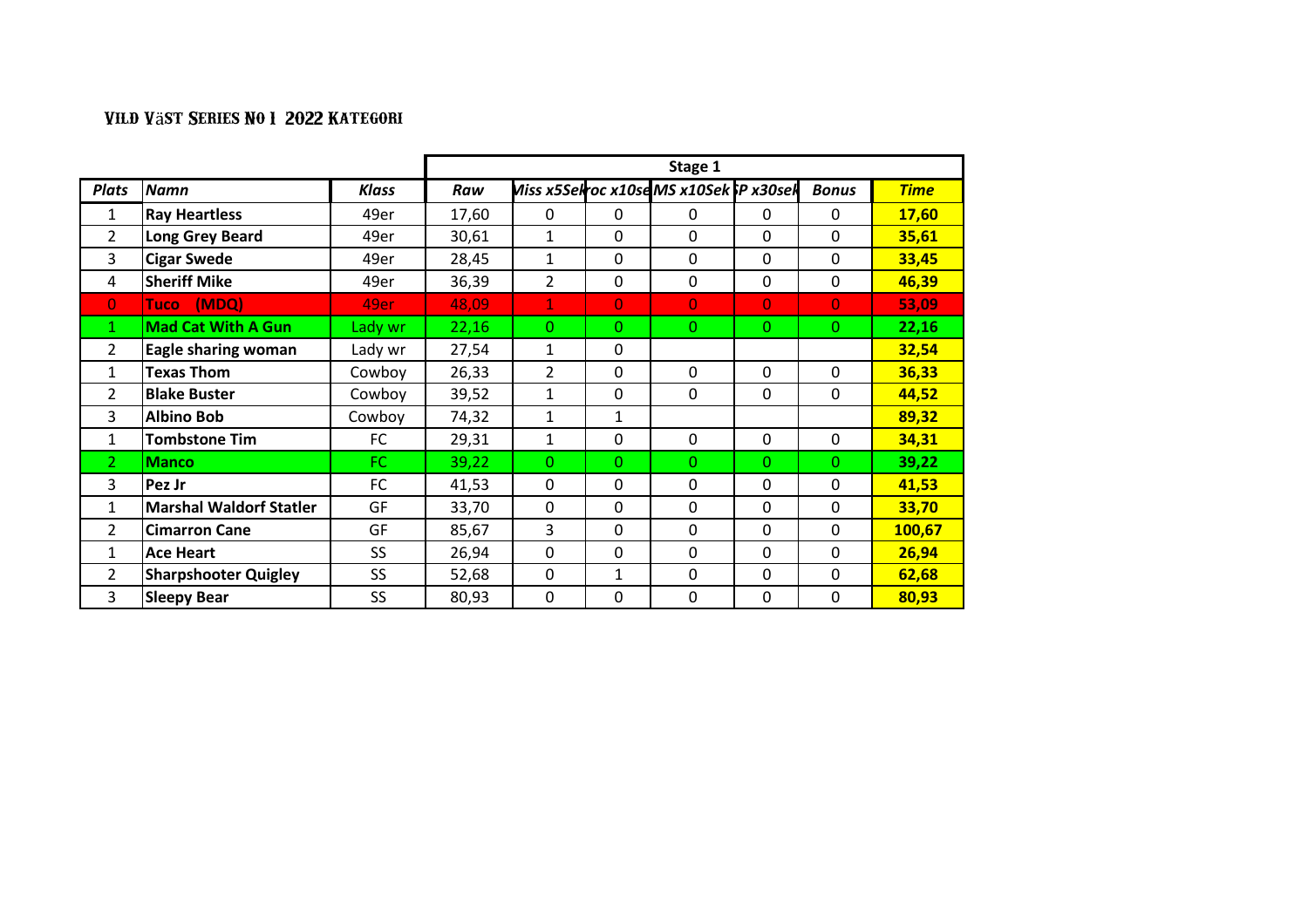|                |                                |              | Stage 2 |                |                |             |       |                |              |             |
|----------------|--------------------------------|--------------|---------|----------------|----------------|-------------|-------|----------------|--------------|-------------|
| <b>Plats</b>   | <b>Namn</b>                    | <b>Klass</b> | Raw     | <b>Miss</b>    | P              | <b>Time</b> | Raw   | <b>Miss</b>    | P            | <b>Time</b> |
| 1              | <b>Ray Heartless</b>           | 49er         | 20,94   | 0              |                | 20,94       | 19,82 | $\mathbf{0}$   |              | 19,82       |
| $\overline{2}$ | Long Grey Beard                | 49er         | 37,29   | 1              | 0              | 42,29       | 37,08 | 0              | 0            | 37,08       |
| 3              | <b>Cigar Swede</b>             | 49er         | 28,78   | 3              | 0              | 43,78       | 29,99 | 1              | 0            | 34,99       |
| 4              | <b>Sheriff Mike</b>            | 49er         | 36,10   | 0              | 0              | 36,10       | 40,98 | 1              | 0            | 45,98       |
| $\overline{0}$ | Tuco (MDQ)                     | 49er         | 42,12   | $\overline{0}$ | $\overline{0}$ | 42,12       | 49,27 | $\mathbf{0}$   | $\mathbf{0}$ | 49,27       |
| 1              | <b>Mad Cat With A Gun</b>      | Lady wr      | 27,27   | $\Omega$       | 0              | 27,27       | 27,45 | $\Omega$       | 0            | 27,45       |
| $\overline{2}$ | <b>Eagle sharing woman</b>     | Lady wr      | 21,72   | 0              | 0              | 21,72       | 34,31 | $\overline{2}$ | 0            | 44,31       |
| $\mathbf{1}$   | <b>Texas Thom</b>              | Cowboy       | 26,88   | 1              | 0              | 31,88       | 27,23 | 1              | 0            | 32,23       |
| $\mathcal{P}$  | <b>Blake Buster</b>            | Cowboy       | 31,93   | $\overline{2}$ |                | 41,93       | 32,70 | $\mathbf{0}$   |              | 32,70       |
| 3              | <b>Albino Bob</b>              | Cowboy       | 70,65   | 1              |                | 75,65       | 74,26 | 1              |              | 79,26       |
| 1              | <b>Tombstone Tim</b>           | FC           | 32,27   | 0              | 0              | 32,27       | 32,70 | $\mathbf 0$    | $\Omega$     | 32,70       |
| $\overline{2}$ | <b>Manco</b>                   | FC.          | 47,22   | $\Omega$       | $\mathbf{O}$   | 47,22       | 42,21 | $\Omega$       | 0            | 42,21       |
| 3              | Pez Jr                         | FC           | 50,78   | $\overline{2}$ | 0              | 60,78       | 36,93 | $\overline{2}$ | 0            | 46,93       |
| $\mathbf{1}$   | <b>Marshal Waldorf Statler</b> | GF           | 34,41   | 0              | 0              | 34,41       | 30,84 | $\mathbf{1}$   | $\mathbf{0}$ | 35,84       |
| $\overline{2}$ | <b>Cimarron Cane</b>           | GF           | 43,18   | 1              | 0              | 48,18       | 45,34 | $\mathbf{1}$   | 0            | 50,34       |
| $\mathbf{1}$   | <b>Ace Heart</b>               | <b>SS</b>    | 33,57   | $\overline{2}$ | 0              | 43,57       | 31,55 | $\mathbf{0}$   | $\mathbf{0}$ | 31,55       |
| 2              | <b>Sharpshooter Quigley</b>    | SS           | 61,98   | 0              | 0              | 61,98       | 55,10 | 1              | 0            | 60,10       |
| 3              | <b>Sleepy Bear</b>             | <b>SS</b>    | 79,81   | 0              | 0              | 79,81       | 89,19 | $\mathbf{0}$   | 0            | 89,19       |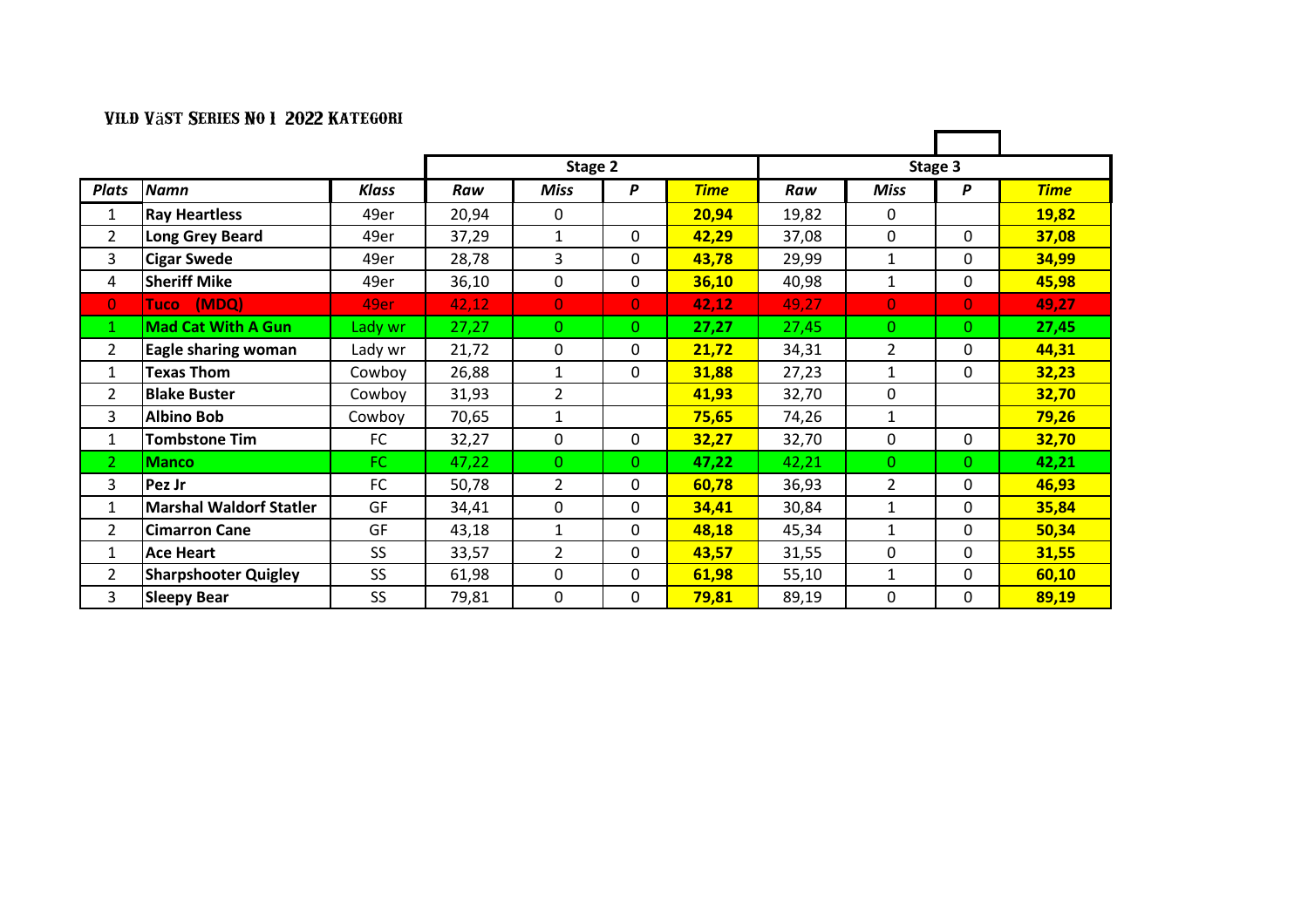|                |                                |           | Stage 4 |                |                | Stage 5     |       |                |              |             |
|----------------|--------------------------------|-----------|---------|----------------|----------------|-------------|-------|----------------|--------------|-------------|
| <b>Plats</b>   | <b>Namn</b>                    | Klass     | Raw     | Miss           | P              | <b>Time</b> | Raw   | <b>Miss</b>    | P            | <b>Time</b> |
| 1              | <b>Ray Heartless</b>           | 49er      | 19,16   | 0              | 0              | 19,16       | 17,92 | 0              | 0            | 17,92       |
| 2              | <b>Long Grey Beard</b>         | 49er      | 37,49   | 2              | 0              | 47,49       | 29,17 | 1              | 0            | 34,17       |
| 3              | <b>Cigar Swede</b>             | 49er      | 33,56   | 1              | 0              | 38,56       | 37,48 | $\overline{2}$ | 1            | 57,48       |
| 4              | <b>Sheriff Mike</b>            | 49er      | 40,84   | $\overline{2}$ | 0              | 50,84       | 36,96 | 0              | 0            | 36,96       |
| $\overline{0}$ | (MDQ)<br>Tuco                  | 49er      | 43,80   | $\overline{0}$ | $\overline{0}$ | 43,80       | 41,14 | $\overline{0}$ | $\mathbf{0}$ | 41,14       |
| $\mathbf{1}$   | <b>Mad Cat With A Gun</b>      | Lady wr   | 26,74   | $\Omega$       | 0              | 26,74       | 26,60 | $\Omega$       | 0.           | 26,60       |
| $\overline{2}$ | Eagle sharing woman            | Lady wr   | 29,75   | 0              | 0              | 29,75       | 25,72 | 1              | 0            | 30,72       |
| 1              | <b>Texas Thom</b>              | Cowboy    | 26,03   | 1              | 0              | 31,03       | 25,69 | 0              | 0            | 25,69       |
| 2              | <b>Blake Buster</b>            | Cowboy    | 36,34   | 1              |                | 41,34       | 28,81 | 0              | 0            | 28,81       |
| 3              | <b>Albino Bob</b>              | Cowboy    | 68,34   | 0              |                | 68,34       | 67,66 | $\overline{2}$ | 1            | 87,66       |
| 1              | <b>Tombstone Tim</b>           | FC        | 33,05   | 0              | $\mathbf{0}$   | 33,05       | 36,77 | 0              | 0            | 36,77       |
| $\overline{2}$ | <b>Manco</b>                   | FC.       | 46,05   | $\Omega$       | 0.             | 46,05       | 38,94 | $\Omega$       | 0.           | 38,94       |
| 3              | Pez Jr                         | FC        | 38,46   | 0              | 0              | 38,46       | 37,51 | 1              | 0            | 42,51       |
| 1              | <b>Marshal Waldorf Statler</b> | GF        | 31,99   | 0              | 0              | 31,99       | 31,11 | 0              | 0            | 31,11       |
| 2              | <b>Cimarron Cane</b>           | GF        | 45,98   |                | 0              | 45,98       | 52,16 | 1              | 0            | 57,16       |
| $\mathbf{1}$   | <b>Ace Heart</b>               | SS        | 29,21   | 0              | 0              | 29,21       | 24,18 | $\Omega$       | 0            | 24,18       |
| $\overline{2}$ | <b>Sharpshooter Quigley</b>    | SS        | 56,46   | 0              | 0              | 56,46       | 51,06 | 0              | 0            | 51,06       |
| 3              | <b>Sleepy Bear</b>             | <b>SS</b> | 107,44  | 0              |                | 117,44      | 75,83 | 0              | 0            | 75,83       |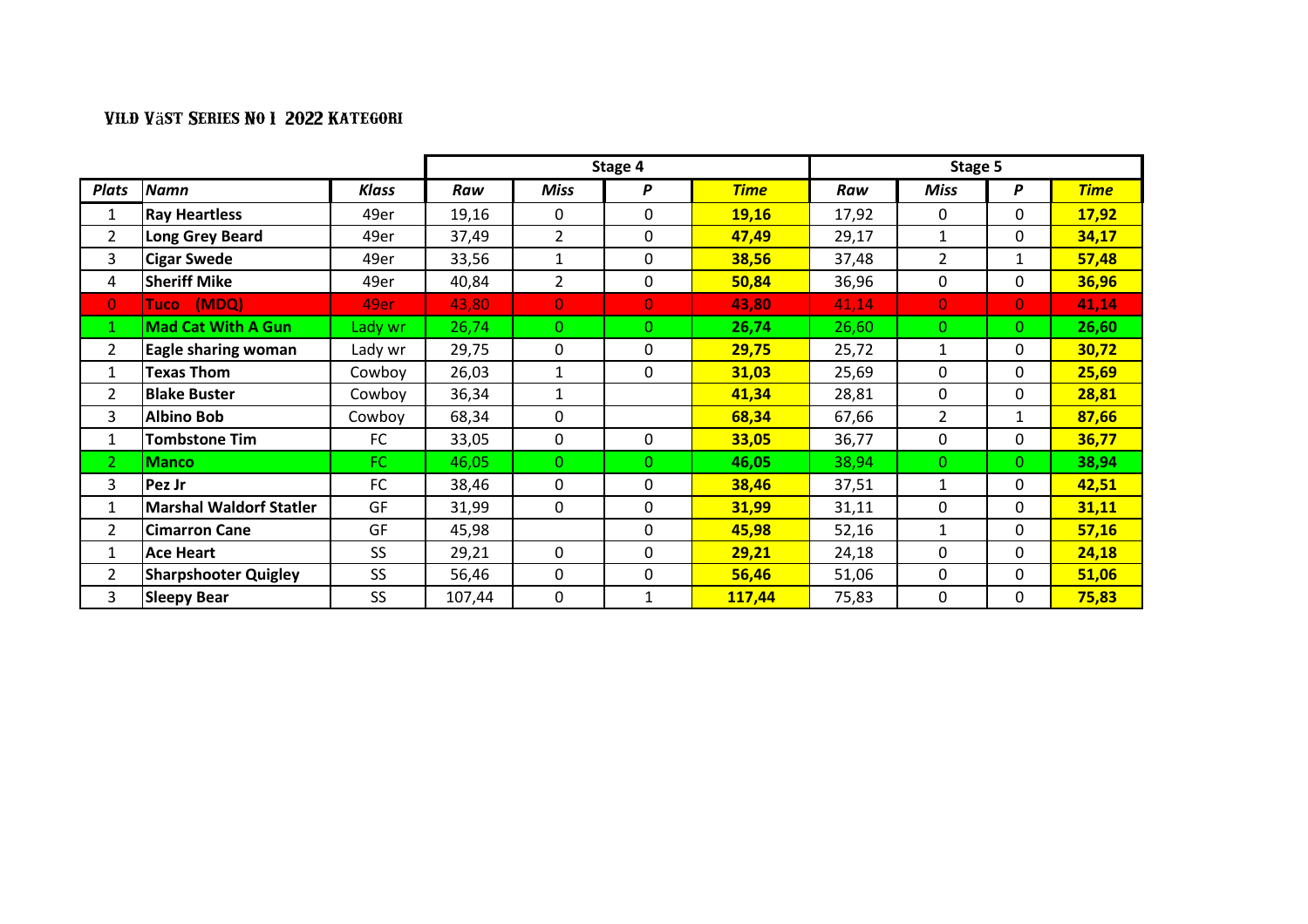|                |                                |              | Stage 6 |                |              |             |  |  |
|----------------|--------------------------------|--------------|---------|----------------|--------------|-------------|--|--|
| <b>Plats</b>   | <b>Namn</b>                    | <b>Klass</b> | Raw     | <b>Miss</b>    | P            | <b>Time</b> |  |  |
| 1              | <b>Ray Heartless</b>           | 49er         | 23,83   | $\mathcal{P}$  | $\mathbf{0}$ | 33,83       |  |  |
| $\overline{2}$ | <b>Long Grey Beard</b>         | 49er         | 34,62   | $\mathbf{1}$   | 0            | 39,62       |  |  |
| 3              | <b>Cigar Swede</b>             | 49er         | 28,87   | 3              | $\Omega$     | 43,87       |  |  |
| 4              | <b>Sheriff Mike</b>            | 49er         | 38,68   | 0              | $\mathbf{0}$ | 38,68       |  |  |
| $\overline{0}$ | (MDQ)<br><b>Tuco</b>           | 49er         | 999,99  | $\Omega$       | $\Omega$     | 999,99      |  |  |
| 1              | <b>Mad Cat With A Gun</b>      | Lady wr      | 24,77   | $\Omega$       | $\Omega$     | 24,77       |  |  |
| $\overline{2}$ | <b>Eagle sharing woman</b>     | Lady wr      | 31,67   | $\mathbf{1}$   | $\mathbf{1}$ | 46,67       |  |  |
| $\mathbf{1}$   | <b>Texas Thom</b>              | Cowboy       | 26,99   | $\mathbf{1}$   | 0            | 31,99       |  |  |
| $\overline{2}$ | <b>Blake Buster</b>            | Cowboy       | 30,42   | $\mathbf{1}$   | 0            | 35,42       |  |  |
| 3              | <b>Albino Bob</b>              | Cowboy       | 64,80   | $\mathbf{0}$   | $\mathbf{1}$ | 74,80       |  |  |
| $\mathbf{1}$   | <b>Tombstone Tim</b>           | FC           | 38,64   | $\overline{2}$ | 0            | 48,64       |  |  |
| $\mathcal{P}$  | <b>Manco</b>                   | FC.          | 42,37   | $\Omega$       | $\Omega$     | 42,37       |  |  |
| 3              | Pez Jr                         | <b>FC</b>    | 36,35   | $\mathbf{1}$   | $\mathbf{0}$ | 41,35       |  |  |
| 1              | <b>Marshal Waldorf Statler</b> | GF           | 33,50   | $\mathbf{0}$   | $\mathbf{0}$ | 33,50       |  |  |
| $\overline{2}$ | <b>Cimarron Cane</b>           | GF           | 51,99   | $\mathbf{0}$   | 0            | 51,99       |  |  |
| 1              | <b>Ace Heart</b>               | <b>SS</b>    | 36,03   | $\mathbf{1}$   | $\Omega$     | 41,03       |  |  |
| $\overline{2}$ | <b>Sharpshooter Quigley</b>    | SS           | 52,03   | $\Omega$       | $\Omega$     | 52,03       |  |  |
| 3              | <b>Sleepy Bear</b>             | SS           | 67,02   | 0              | 0            | 67,02       |  |  |